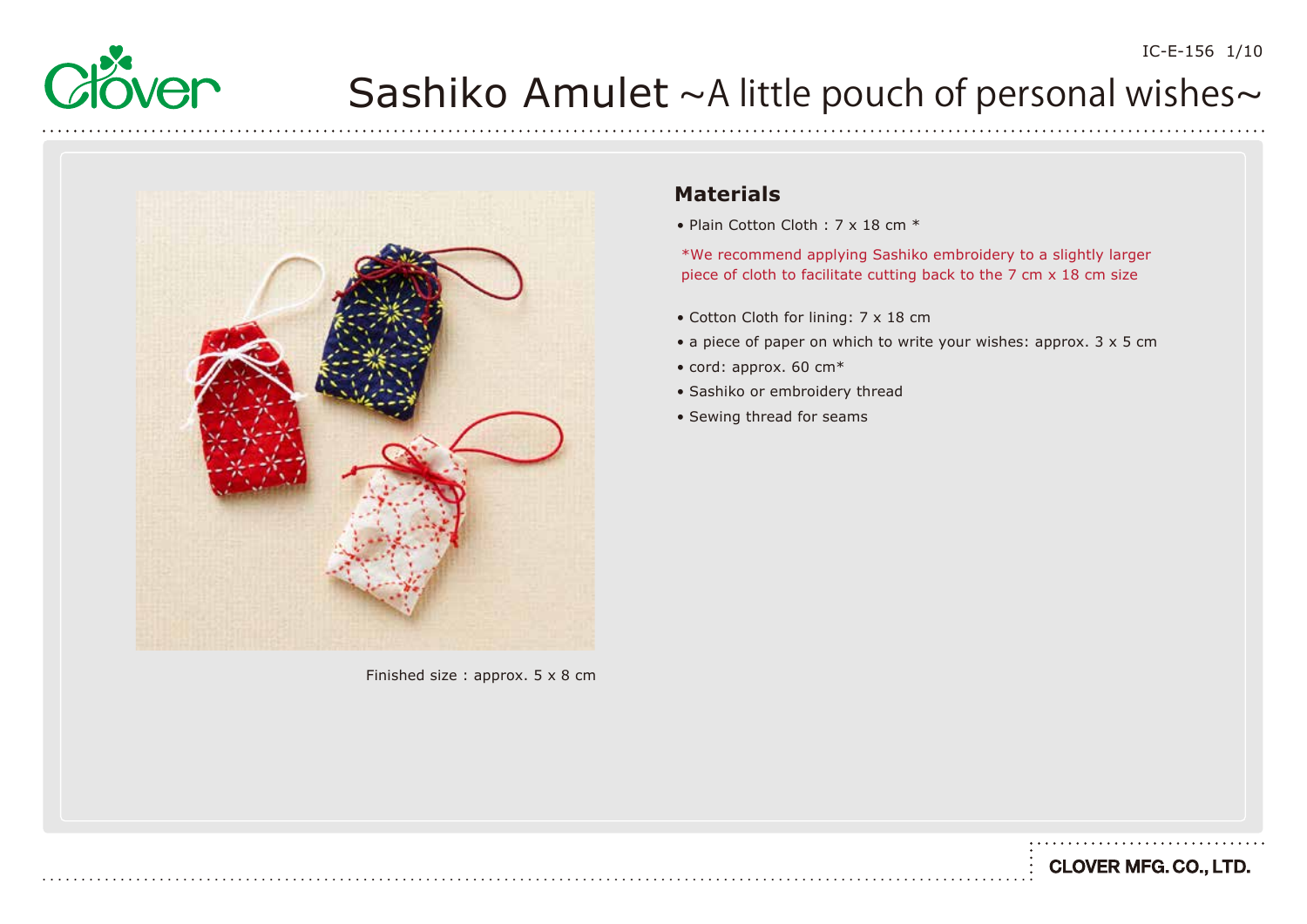



**CLOVER MFG. CO., LTD.** 

IC-E-156 2/10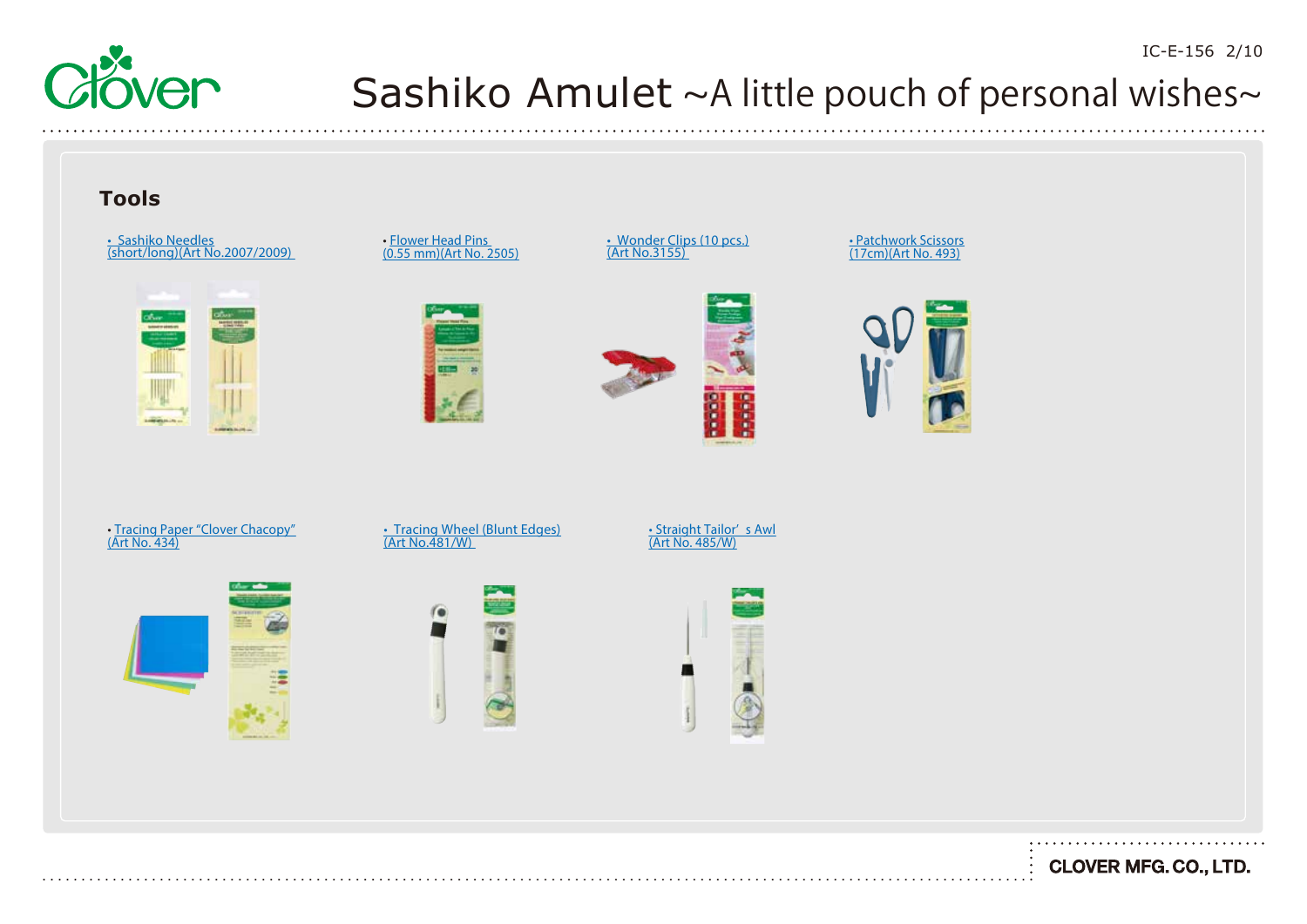

#### **Making**

1



Lay cotton cloth on a hard, flat surface. Cover with "Clover Chacopy", chalk side facing down on fabric right side. Trace the Sashiko pattern lines with the tracing wheel.

With the pattern now transferred to the fabric, stitch along the design lines using Sashiko needles and thread.

\*Stitch only inside the finished area (marked as blue square)

tip: Work the straight lines first, using the longer Sashiko needle. Keep stitches even and avoid tension. Using the shorter Sashiko needle and working fewer stitches at a time, sew the curves and finer detail.



When Sashiko stitching is finished, lay the lining on top, right sides facing.

Stitch along the 1cm seam allowance at each end (as shown  $---$ ).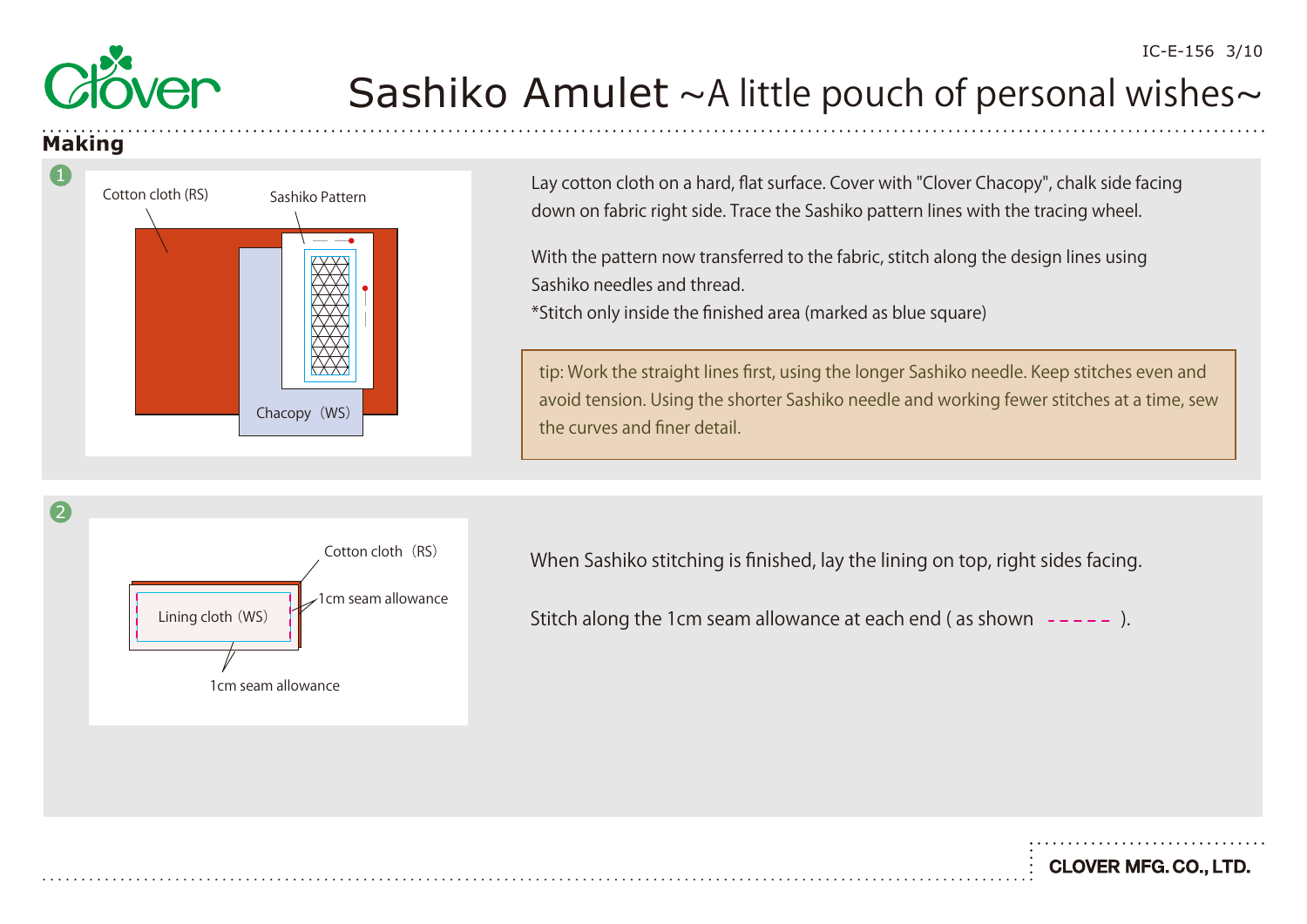

4

#### Sashiko Amulet  $~\sim$ A little pouch of personal wishes $\sim$



Trim back the stitched seam allowance on both sides by 0.5cm and iron the seam flat as shown.

Lining cloth (WS) Leave 4 cm open Cotton Cloth

Fold as illustrated and stitch remaining seam allowances, leaving a 4cm gap for turning through (as shown  $---$ ).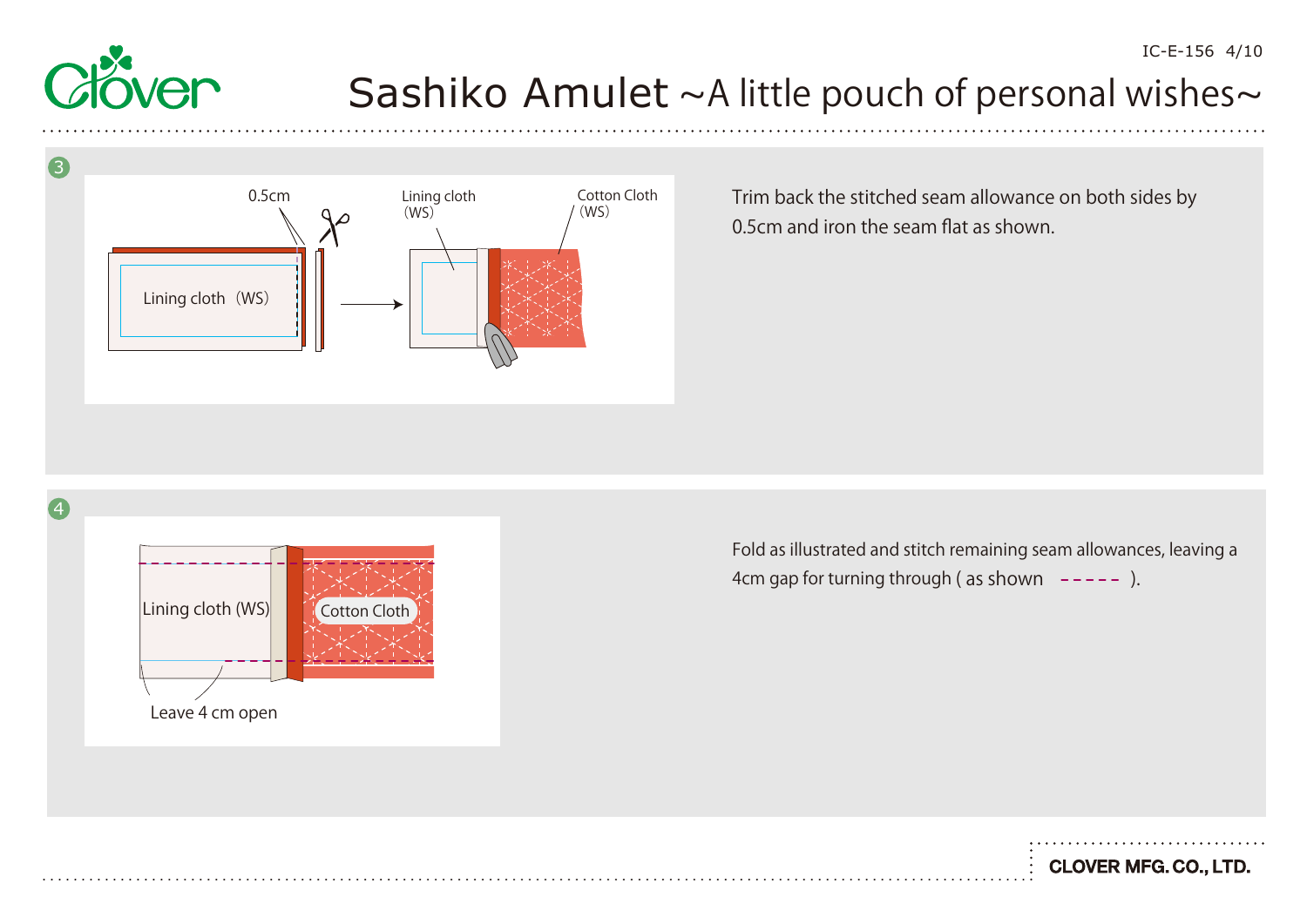



Trim back the remaining seam allowances by 0.5cm and snipping each corner (as shown ).

6



Turn right side out through the opening gap. Turn in the raw edges along the seam and press. Use a neat slip stitch to close the opening.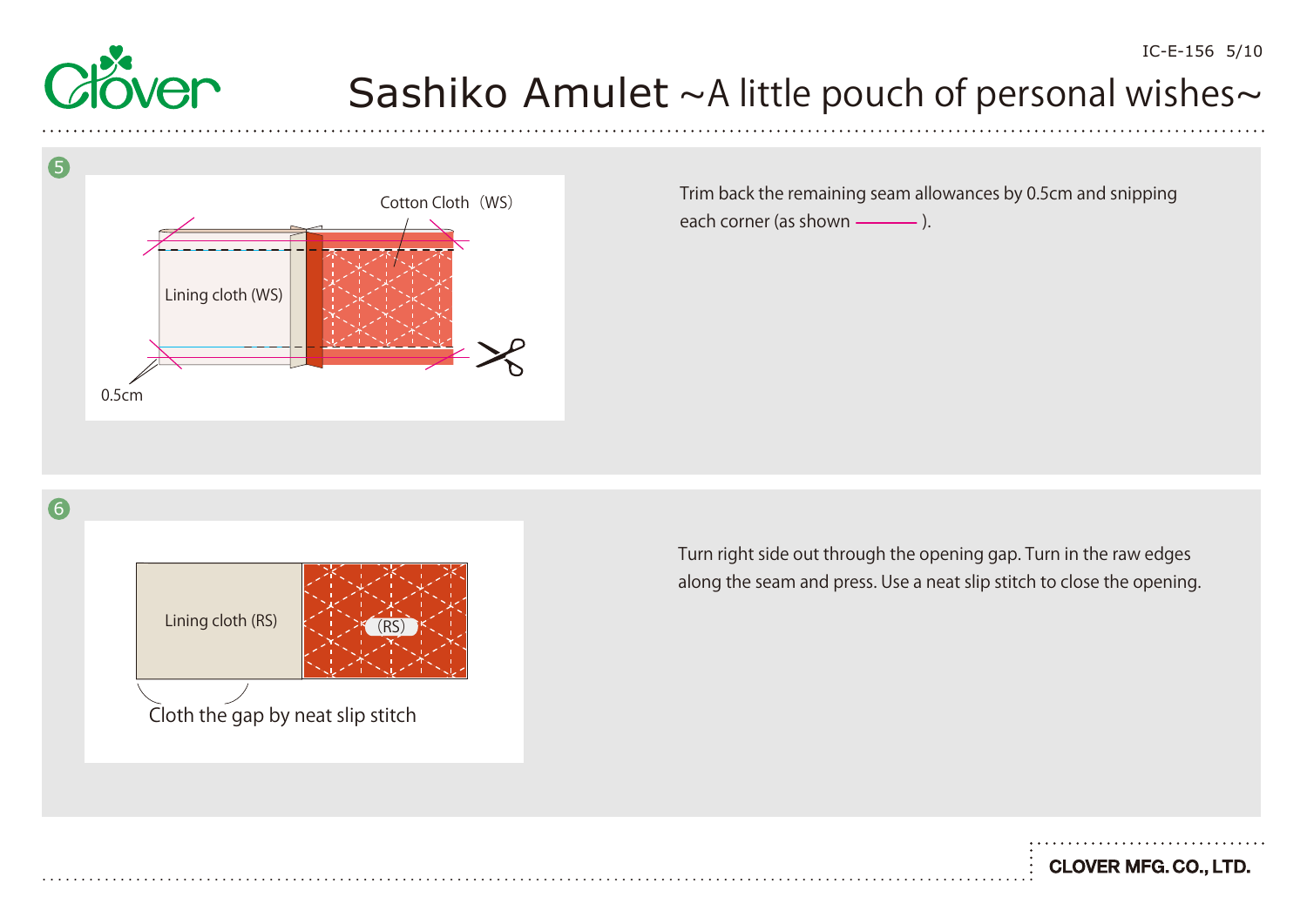



Stuff the lining down inside the outer cloth and iron press lightly. Now insert your special written wishes and fold the top edge as shown in the diagram.



Make 2 holes with awl to thread through the cord.

tip: For easier threading of the cord: Wrap cord end with sellotape and cut (as shown  $---$ ).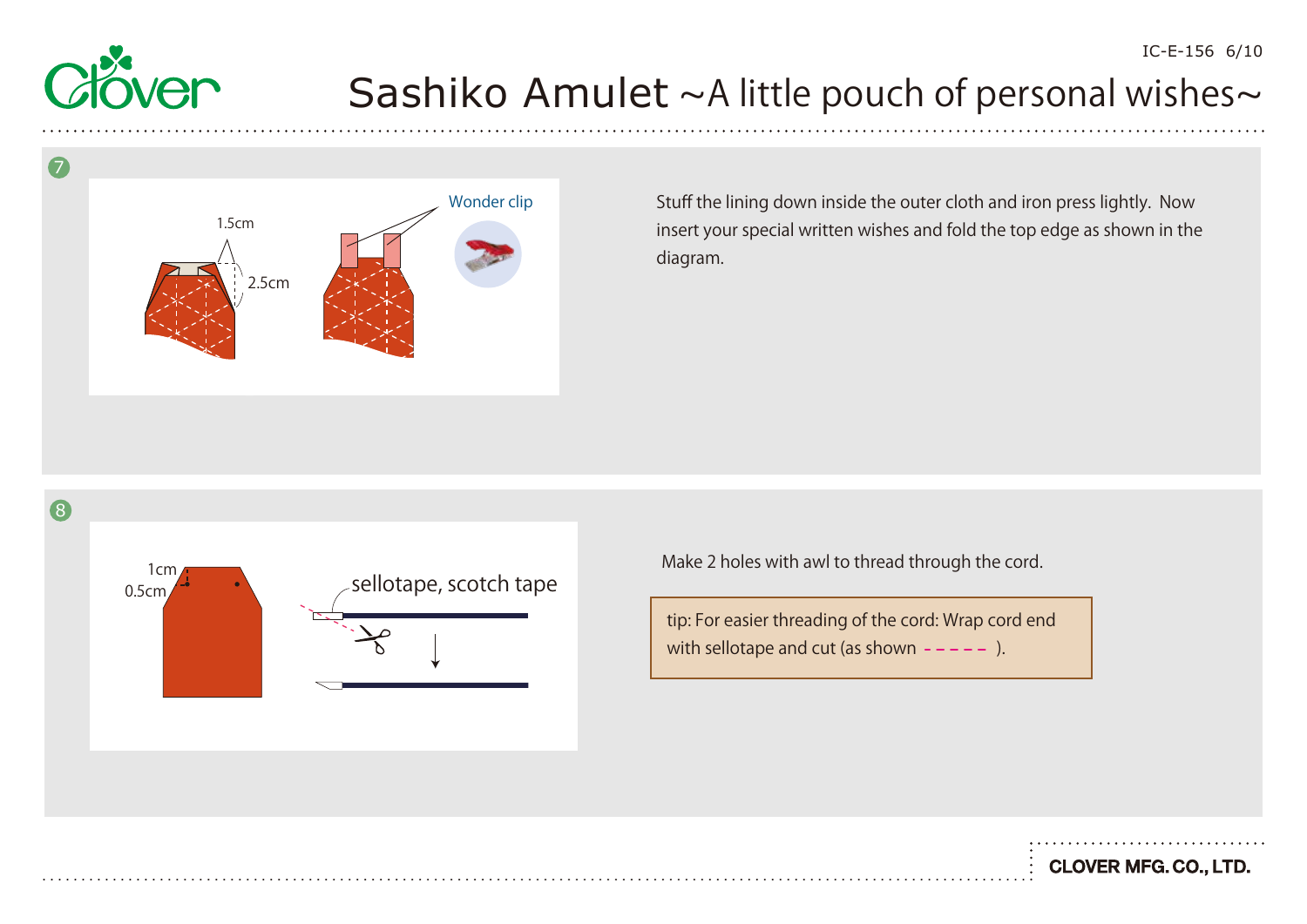



Cut cord to your preferred length, tying a loop on the WS and making a bow on the RS as shown.

\*Secure loop knot on WS using craft glue.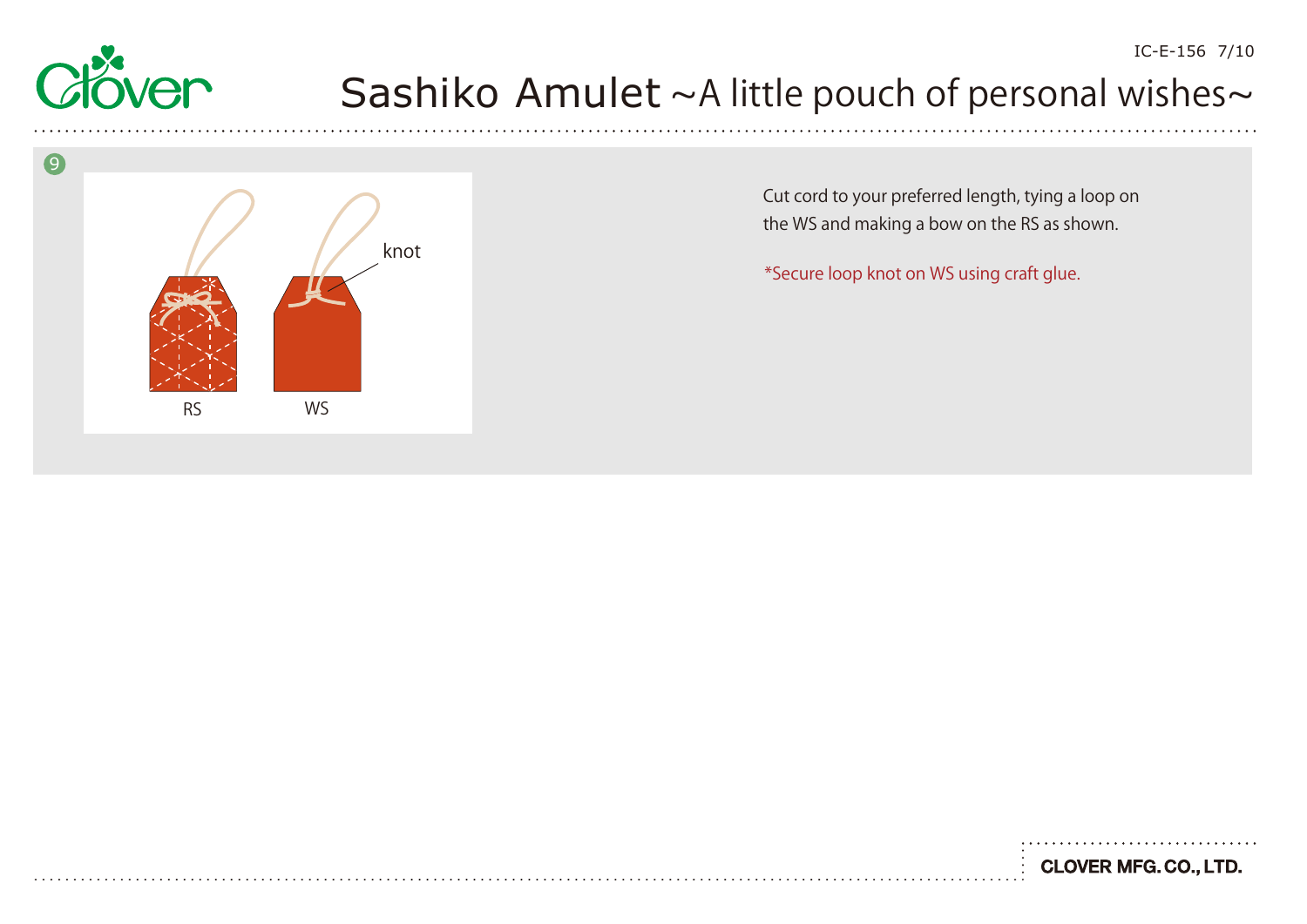# se<br>Over

# Sashiko Amulet  $~\sim$ A little pouch of personal wishes $\sim$

#### **Shippo (Cloisonne) pattern**



<actual size>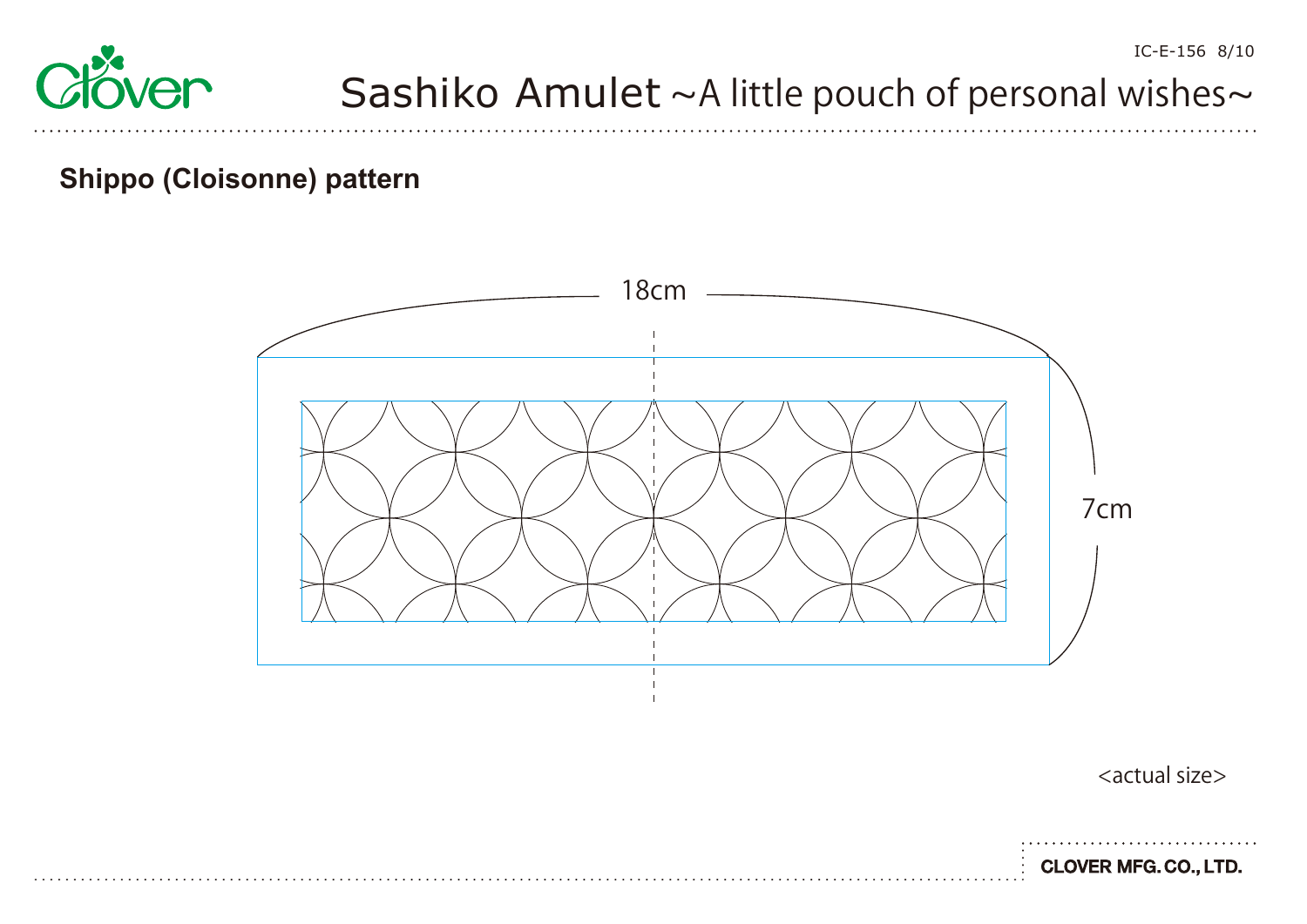

#### **Asanoha (Hemp leaf) pattern**



<actual size>